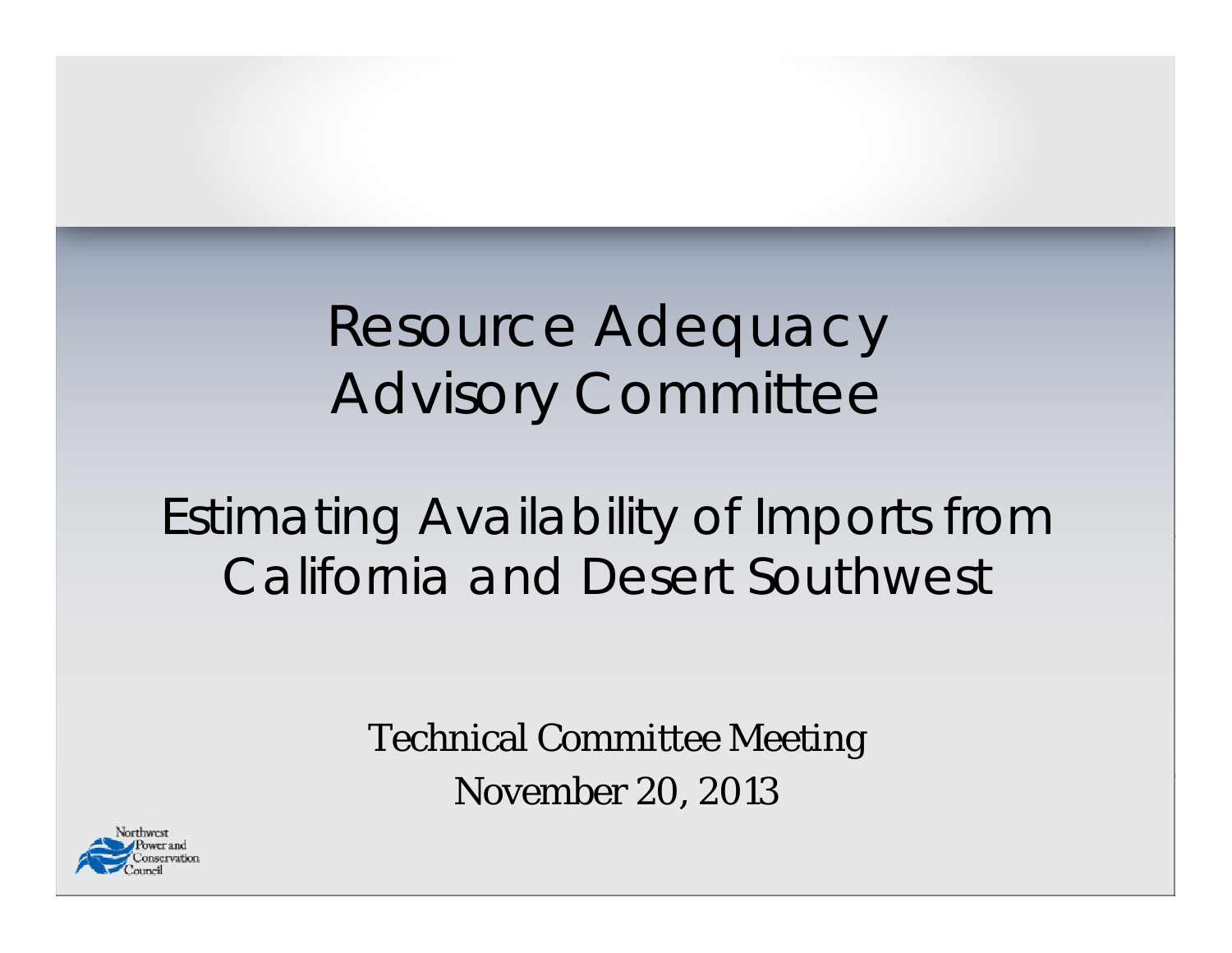# Topics

- $\blacksquare$ Approach used for last year's estimate
- $\blacksquare$ Needs for future estimates
- Outline of framework
- $\blacksquare$ Contacts and information sources
- $\blacksquare$ Alternatives to meet needs

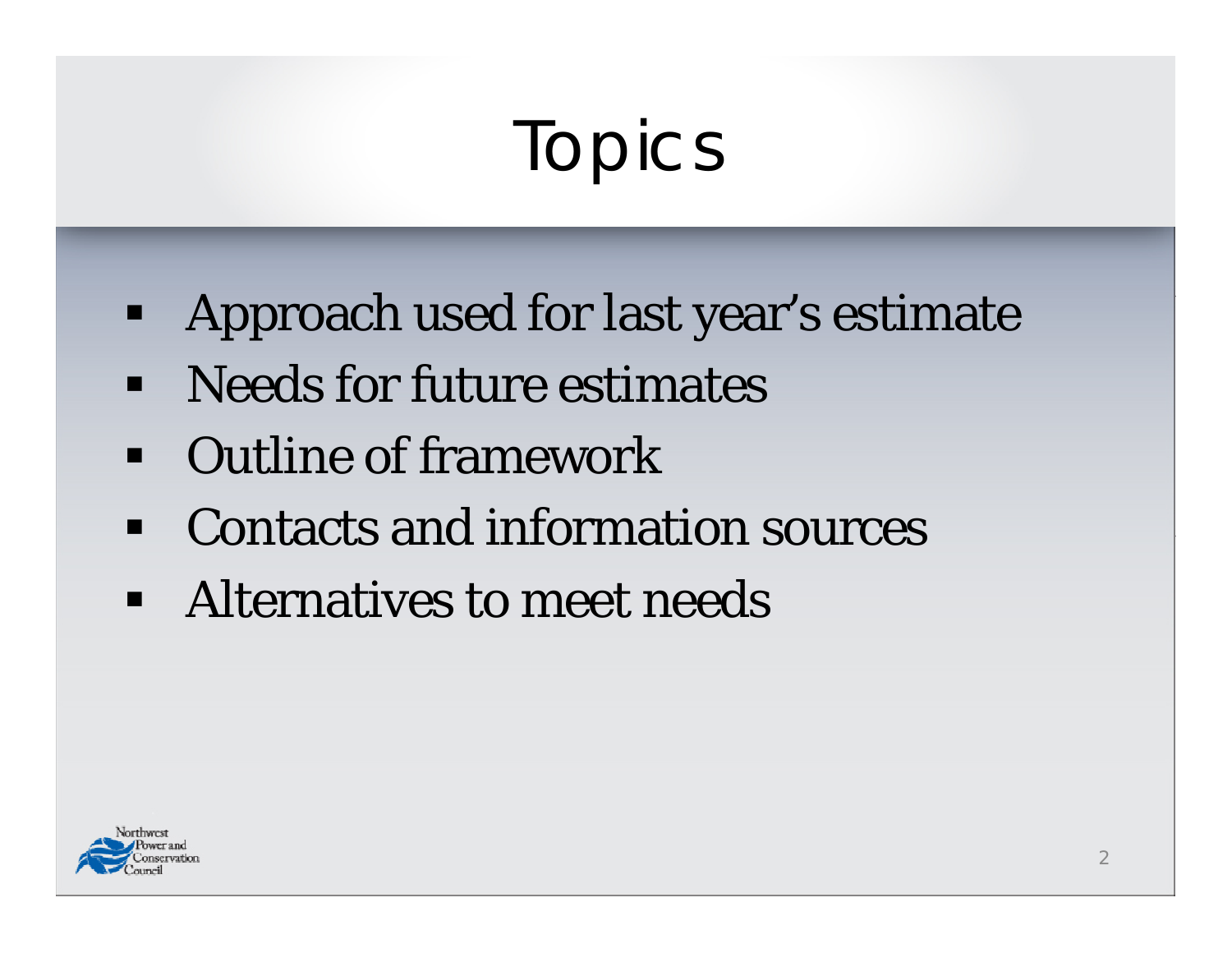#### Approach Used for Last Year's Estimate of California Imports

- 1. Gathered resource changes through 2017
	- Plant retirements (e.g., once-through cooling units)
	- New construction
	- $\,$  New wind and solar
- 2. Assess trends in winter loads (summer didn't matter because we assumed no market availability)
- 3. Adjusted current-year winter surplus for resource changes
- 4. Made sure winter surplus did not exceed Southto-North intertie transfer capability

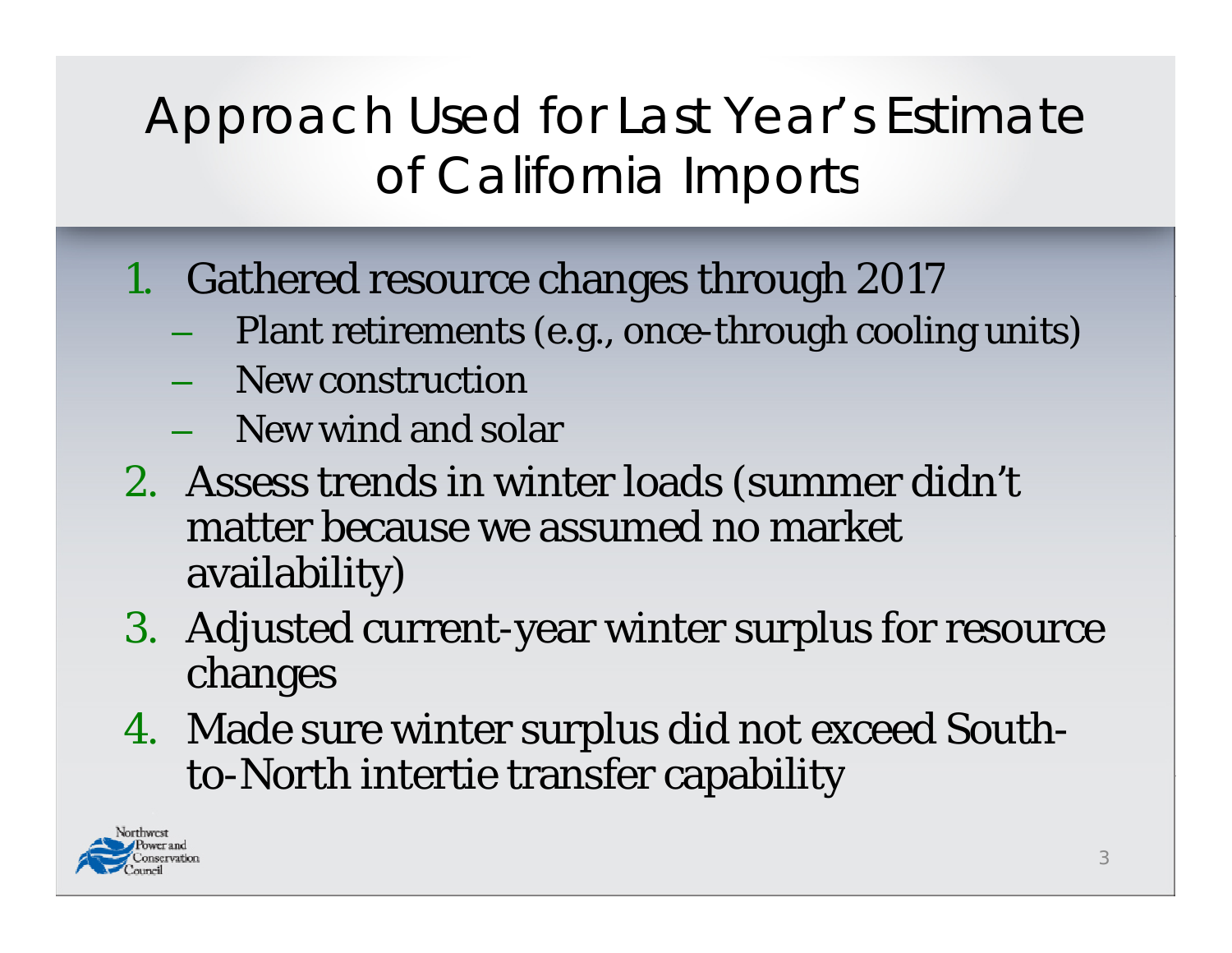#### **Modified RA Assessment + Transfer Capability** 2017 Analysis (SONGS on-line)

| 2010 - California PUC Adequacy Report (April 2011) |            |                                                |                  |                           |                          | S. to N. Transfer (AC + DC) |  |         |                |
|----------------------------------------------------|------------|------------------------------------------------|------------------|---------------------------|--------------------------|-----------------------------|--|---------|----------------|
| $\mathbf{A}$                                       | B          | C                                              | D                | Е                         | F                        | G                           |  |         | (2006 to 2010) |
|                                                    |            | <b>Adequacy</b>                                | <b>Total</b>     |                           |                          |                             |  |         |                |
|                                                    |            | <b>Requirement</b>                             | <b>Resources</b> | <b>Net Gas-Fired</b>      | <b>Import</b>            |                             |  |         |                |
| 2010                                               | Demand 1:2 | (AR)                                           | <b>Reported</b>  | Plants (2017) Assumption* |                          | "Surplus"                   |  | Average | <b>Min</b>     |
|                                                    |            | $B=D^*1.15$                                    |                  |                           |                          | $(D + E) - (C + F)$         |  |         |                |
| <b>Jan</b>                                         | 29,930     | 34,420                                         | 34,845           | 1,224                     |                          | 1,650                       |  | 4761    | 3764           |
| Feb                                                | 29,053     | 33,411                                         | 33,858           | 1,224                     | ۰.                       | 1,671                       |  | 4732    | 3304           |
| Mar                                                | 28,648     | 32,945                                         | 33,105           | 1,224                     |                          | 1,384                       |  | 4213    | 3310           |
| Apr                                                | 30,094     | 34,608                                         | 34,571           | 1,224                     |                          | 1,187                       |  | 4101    | 3466           |
| May                                                | 34,623     | 39,816                                         | 39,668           | 1,224                     | 2,662                    | (1,586)                     |  | 4213    | 3605           |
| Jun                                                | 38,236     | 43,971                                         | 43,455           | 1,224                     | 3,718                    | (3,010)                     |  | 4551    | 3471           |
| <b>Jul</b>                                         | 41,872     | 48,153                                         | 47,184           | 1,224                     | 5,717                    | (5, 462)                    |  | 5078    | 3885           |
| Aug                                                | 45,105     | 51,871                                         | 50,438           | 1,224                     | 7,719                    | (7,928)                     |  | 5073    | 4311           |
| <b>Sep</b>                                         | 40,200     | 46,230                                         | 45,210           | 1,224                     | 5,513                    | (5,309)                     |  | 4019    | 2912           |
| <b>Oct</b>                                         | 33,407     | 38,418                                         | 38,790           | 1,224                     |                          | 1,596                       |  | 3402    | 2885           |
| <b>Nov</b>                                         | 29,893     | 34,377                                         | 35,411           | 1,224                     | $\overline{\phantom{a}}$ | 2,258                       |  | 4136    | 3243           |
| Dec                                                | 31,406     | 36,117                                         | 36,538           | 1,224                     |                          | 1,645                       |  | 4565    | 3998           |
|                                                    |            |                                                |                  |                           |                          |                             |  |         |                |
|                                                    |            | * No Import Assumptions given for other months |                  |                           |                          |                             |  |         |                |

#### Assumptions used for 2017 Assessment:

Winter: $:$  on-peak 1,700 MW off-peak 3,000 MW Summer: on‐peak 0 MW off‐peak 3,000 MW

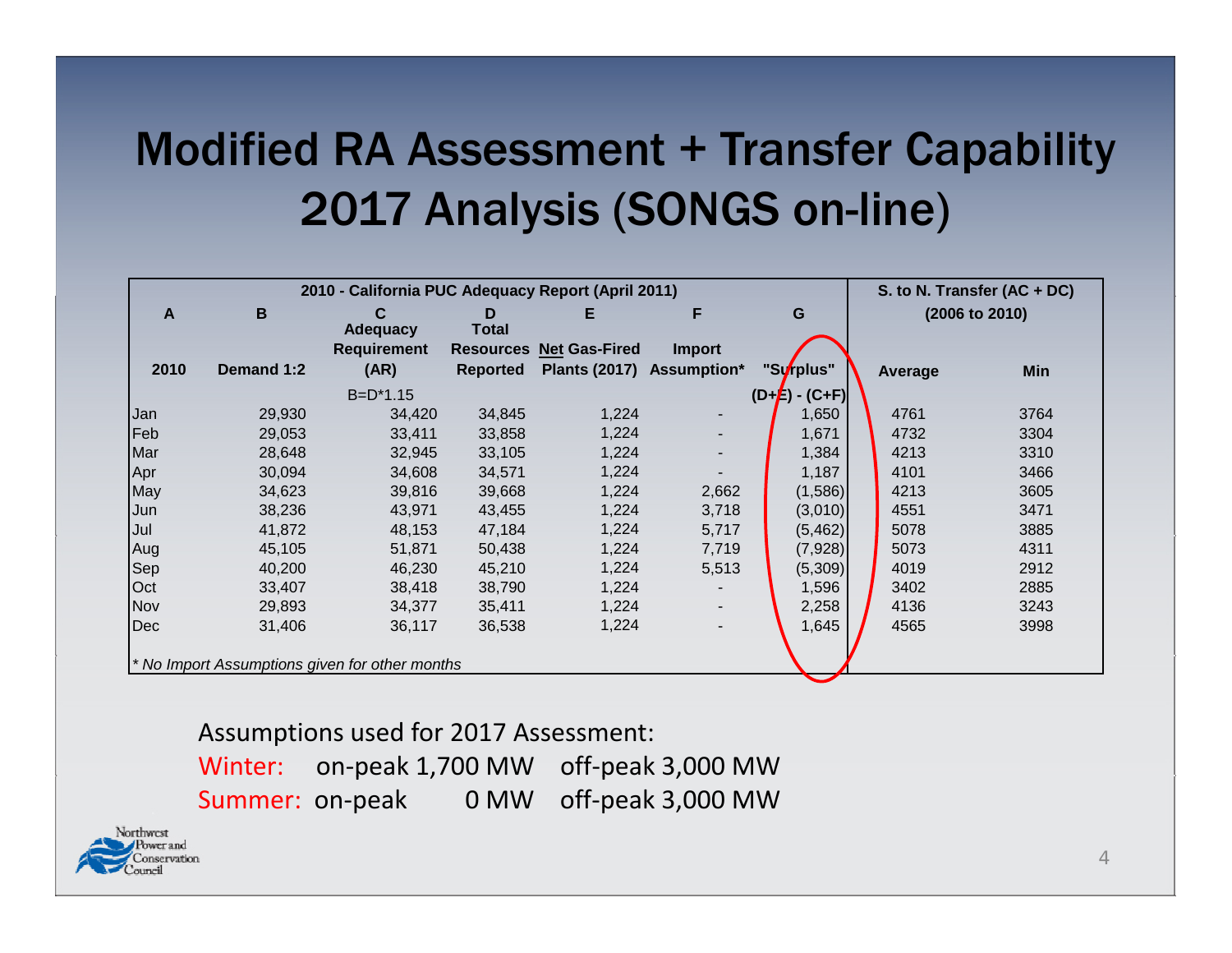

**SW Import Assumption 2017 (SONGs On-Line)**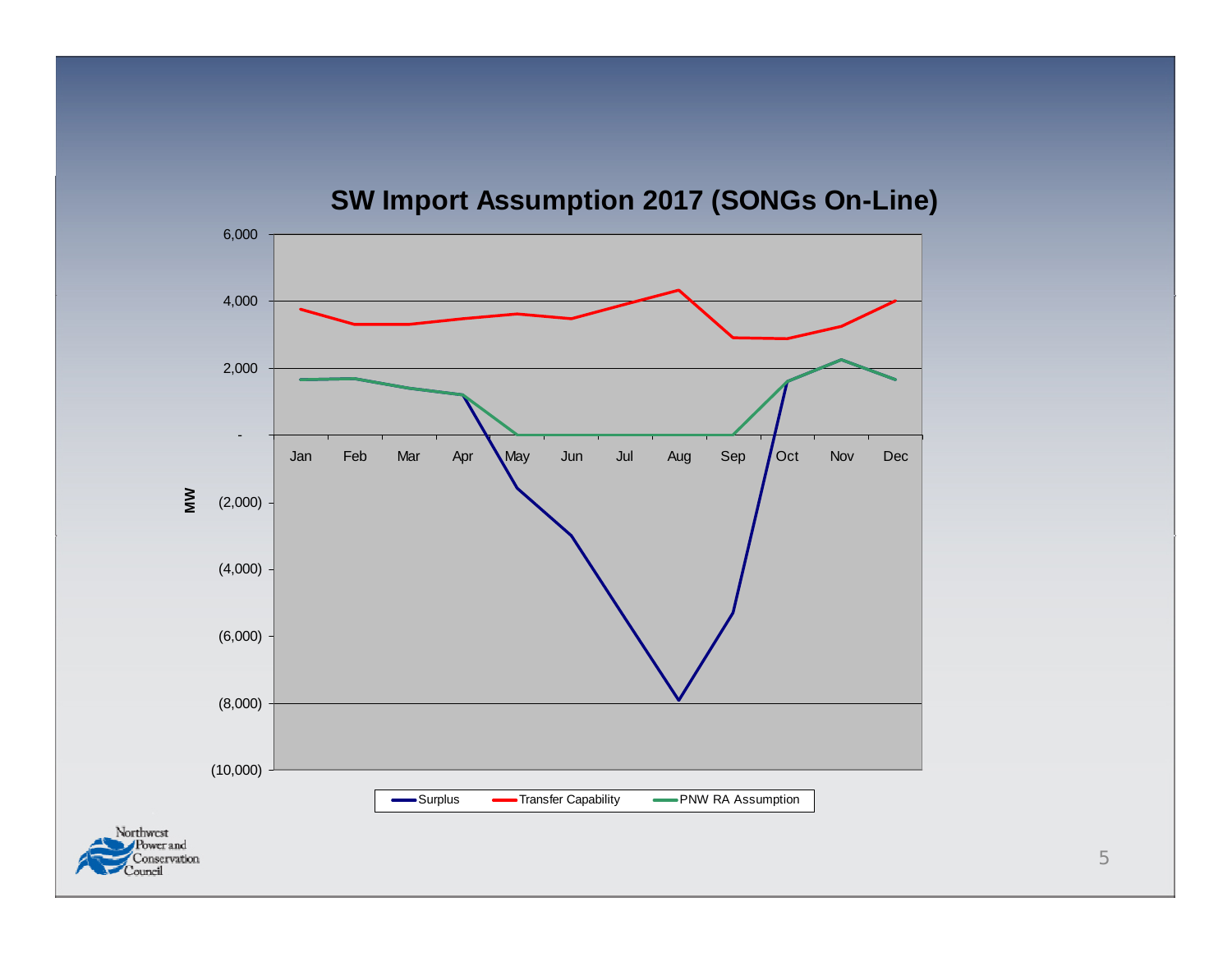#### Needs for Future Assessments

- **Firamework for systematic, sound analysis**
- Open, transparent process
- Reliable data sources
- **IDENTIFY and assess uncertainties**
- Ongoing relationships and information exchange with entities in California

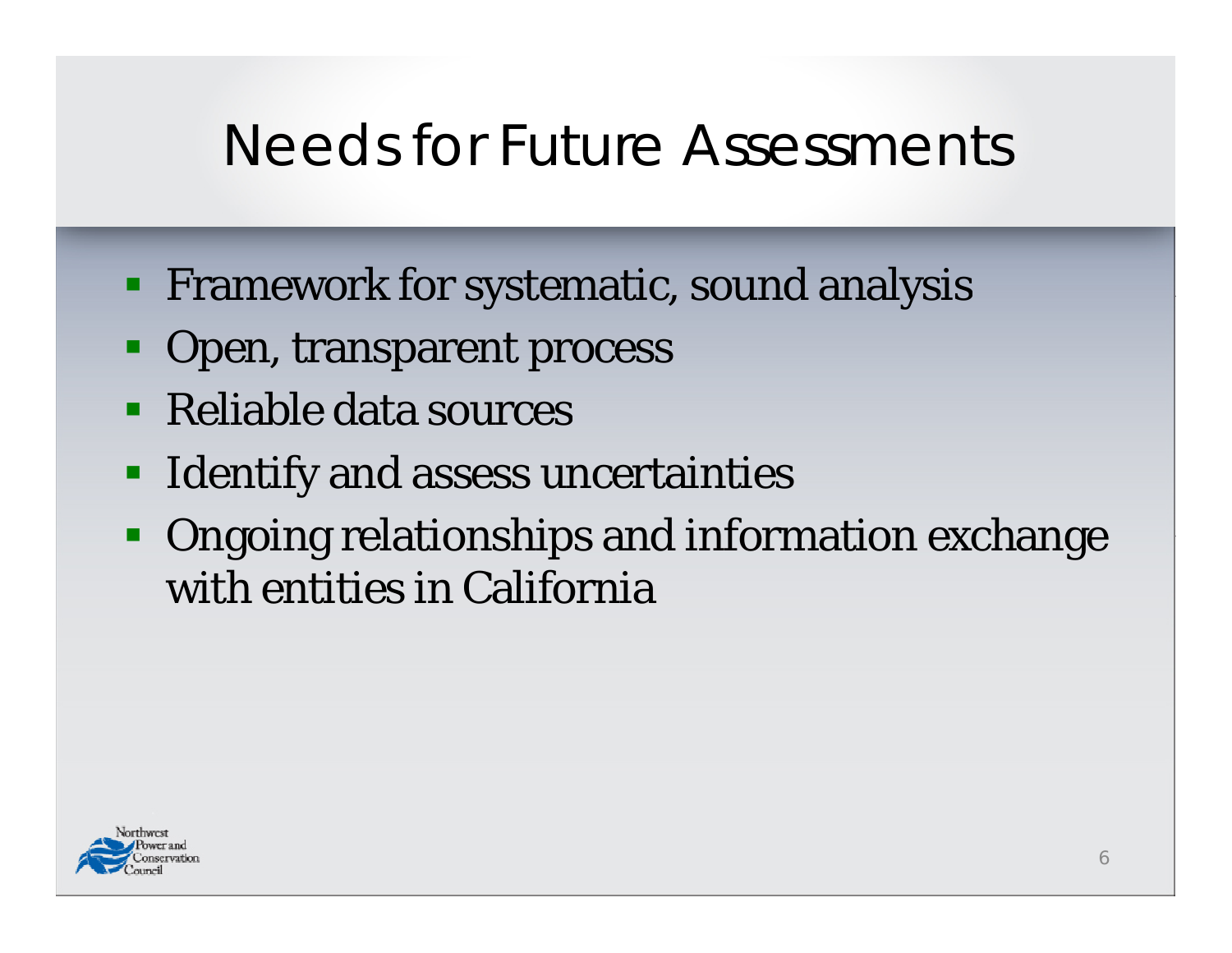## Outline of Framewor k

- Load forecast
	- Peak only?
	- $\mathcal{L}_{\mathcal{A}}$ By balancing authority
- **Resources** 
	- Peak capacity only?
	- Conventional generation
	- $\mathcal{L}_{\mathcal{A}}$ Renewable generation
	- –Demand response
- Known contracts between NW and California?
- $\blacksquare$ Intra-California transmission constraints

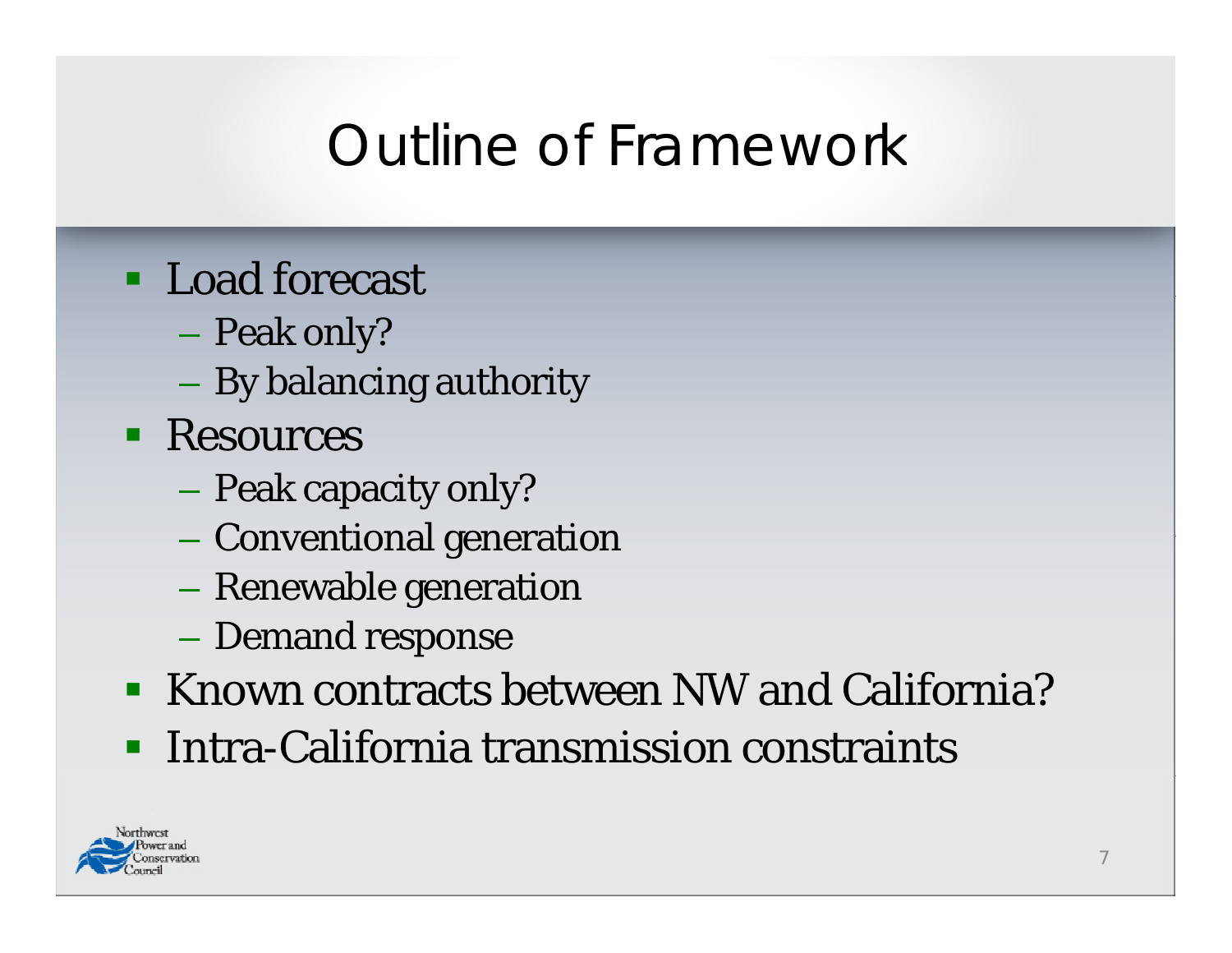## Contacts and Information Sources

- California Energy Commission
- California Public Utilities Commission
- California Independent System Operator
- Other California balancing authorities
- California utilities
- Western Electricity Coordinating Council
- **Trade publications**
- **Consultants?**

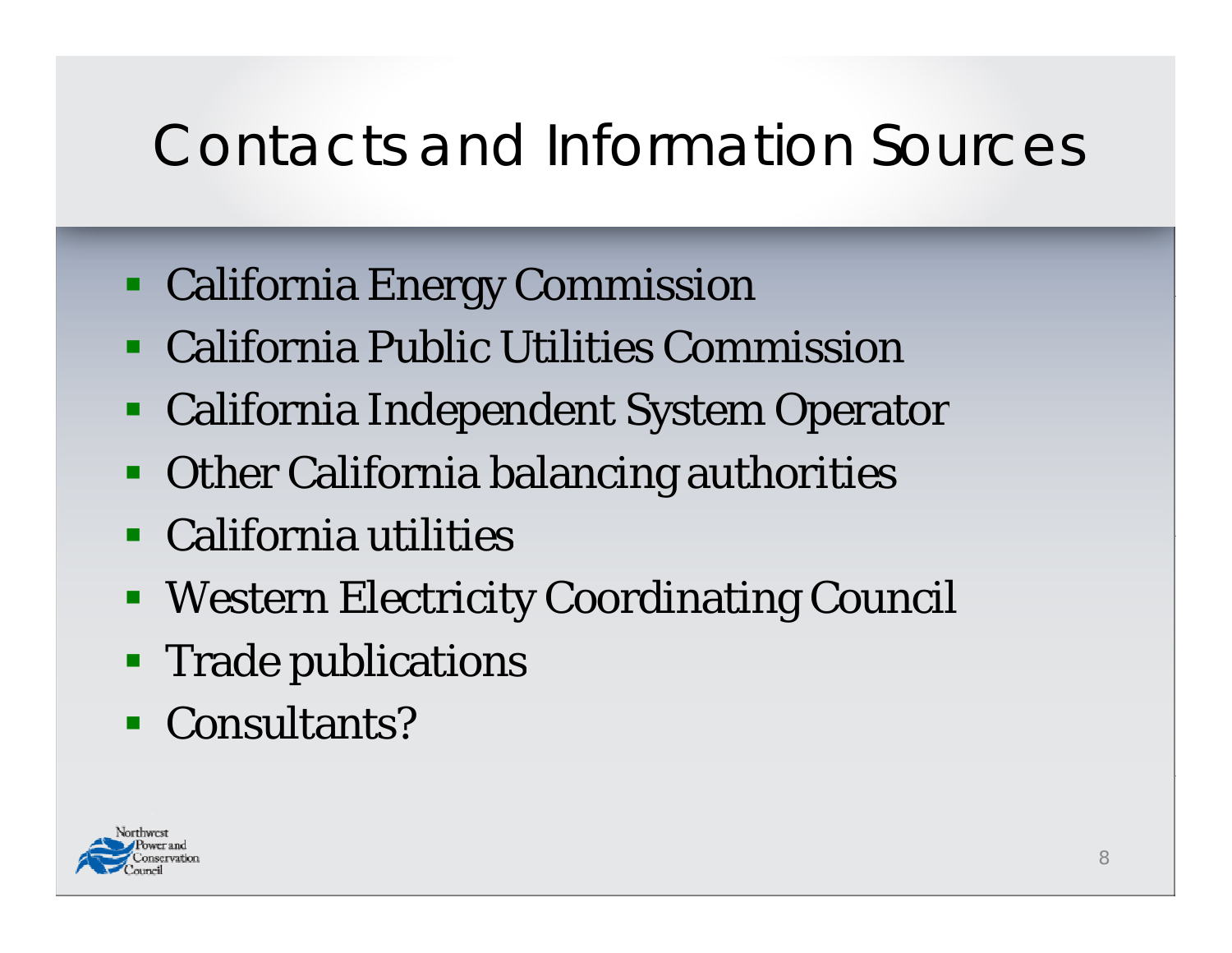#### Alternatives to Meet Needs

- **Outsource the entire activity to a consultant**
- Contract out help setting up a framework
- Develop a framework on our own
- $\blacksquare$ Other?

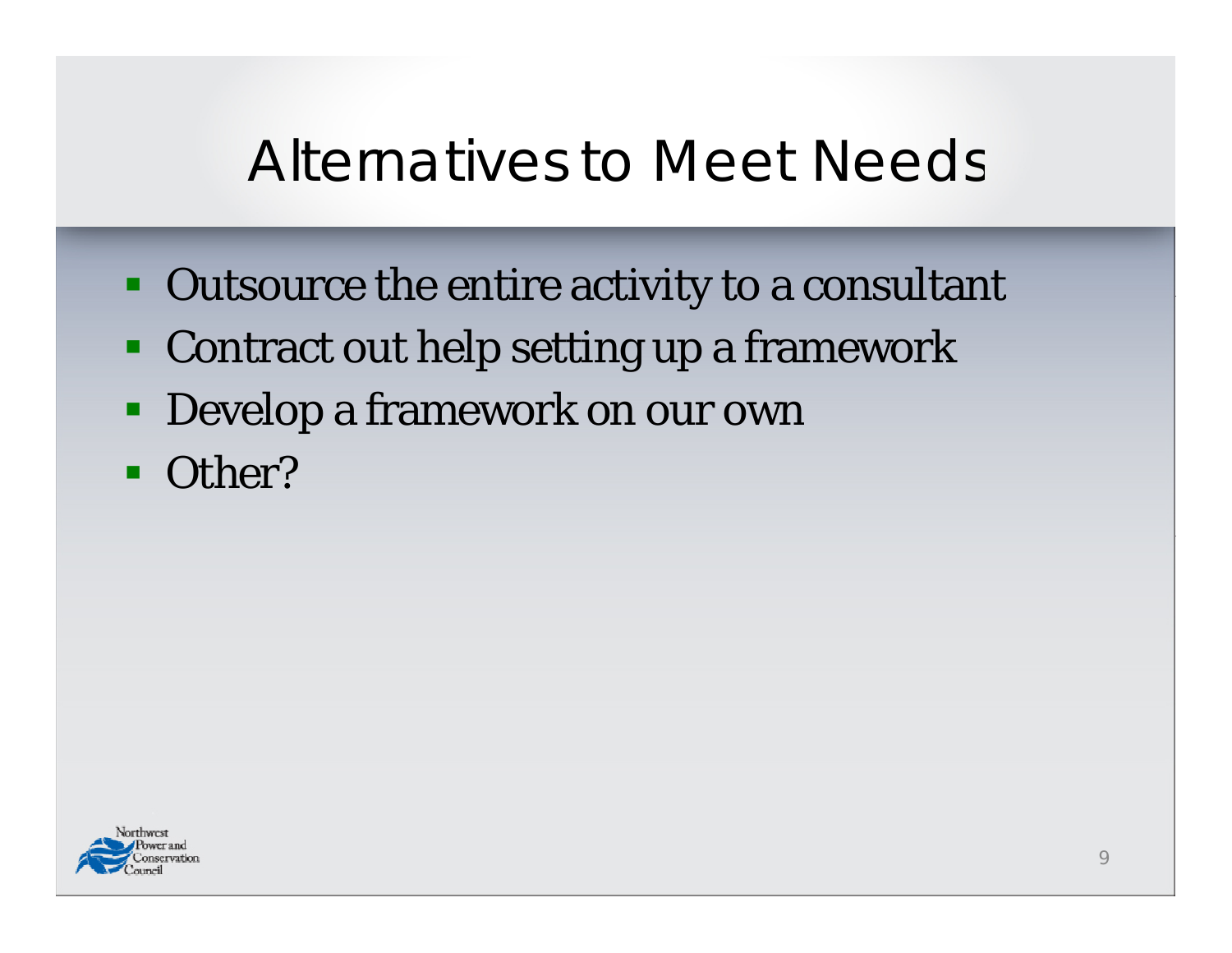## Additional Slides

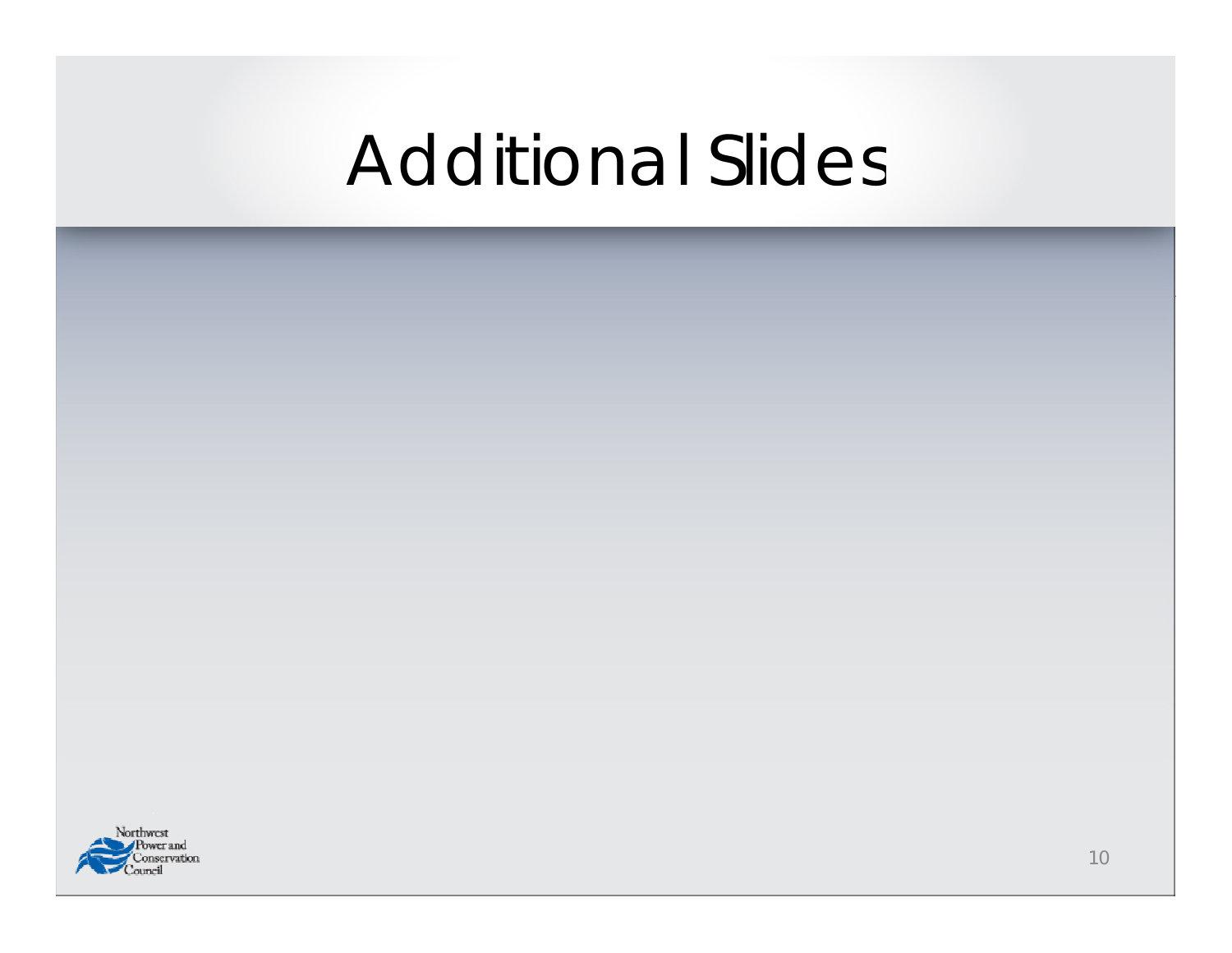|                     |                          |                |           |                   |                | <b>Design</b> |
|---------------------|--------------------------|----------------|-----------|-------------------|----------------|---------------|
| <b>Plant</b>        | <b>Unit</b>              | <b>On-Line</b> | <b>MW</b> | <b>Retirement</b> | Owner          | (mgpd)        |
| <b>Contra Costa</b> | 6                        | 1964           | 359       | 2013              | GenOn          | 440           |
| <b>Contra Costa</b> | $\overline{7}$           | 1964           | 359       | 2013              | GenOn          | 440           |
| El Segundo          | 3                        | 1964           | 342       | 2014              | <b>NRG</b>     | 399           |
| El Segundo          | $\overline{4}$           | 1964           | 342       | 2014              | <b>NRG</b>     | 399           |
| Morro Bay           | 3                        | 1962           | 359       | 2015              | <b>Dynergy</b> |               |
| Morro Bay           | $\overline{\mathbf{4}}$  | 1963           | 359       | 2015              | <b>Dynergy</b> | 668           |
| Pittsburg           | 5                        | 1960           | 326       | 2017              | GenOn          |               |
| Pittsburg           | 6                        | 1961           | 326       | 2017              | GenOn          | 462           |
| Encina              | $\overline{1}$           | 1954           | 110       | 2017              | <b>NRG</b>     |               |
| Encina              | $\overline{2}$           | 1956           | 110       | 2017              | <b>NRG</b>     |               |
| Encina              | 3                        | 1958           | 110       | 2017              | <b>NRG</b>     |               |
| Encina              | $\overline{\mathbf{4}}$  | 1973           | 306       | 2017              | <b>NRG</b>     |               |
| Encina              | 5                        | 1978           | 345       | 2017              | <b>NRG</b>     | 857           |
| Moss Landing        | 6                        | 1967           | 510       | 2017              | <b>Dynergy</b> |               |
| Moss Landing        | $\overline{7}$           | 1968           | 510       | 2017              | Dynergy        | 865           |
| Huntington Beach    | $\overline{1}$           | 1958           | 218       | 2020              | <b>AES</b>     |               |
| Huntington Beach    | $\overline{2}$           | 1958           | 218       | 2020              | <b>AES</b>     |               |
| Huntington Beach    | 3                        | 1961           | 225       | 2020              | <b>AES</b>     |               |
| Huntington Beach    | $\overline{4}$           | 1961           | 225       | 2020              | <b>AES</b>     | 514           |
| Redondo Beach       | 5                        | 1954           | 163       | 2020              | <b>AES</b>     |               |
| Redondo Beach       | 6                        | 1957           | 163       | 2020              | <b>AES</b>     |               |
| Redondo Beach       | $\overline{7}$           | 1967           | 495       | 2020              | <b>AES</b>     |               |
| Redondo Beach       | 8                        | 1967           | 495       | 2020              | <b>AES</b>     | 471           |
| Mandalay            | $\overline{1}$           | 1959           | 218       | 2020              | GenOn          |               |
| Mandalay            | $\overline{2}$           | 1959           | 218       | 2020              | GenOn          | 253           |
| <b>Ormond Beach</b> | $\mathbf{1}$             | 1971           | 806       | 2020              | GenOn          |               |
| Ormond Beach        | $\overline{2}$           | 1973           | 806       | 2020              | GenOn          | 685           |
| <b>Alamitos</b>     | $\overline{1}$           | 1956           | 156       | 2020              | <b>AES</b>     | 207           |
| Alamitos            | $\overline{2}$           | 1957           | 156       | 2020              | <b>AES</b>     | 207           |
| Alamitos            | 3                        | 1961           | 310       | 2020              | <b>AES</b>     | 392           |
| Alamitos            | $\overline{\mathcal{L}}$ | 1962           | 310       | 2020              | <b>AES</b>     | 392           |
| Alamitos            | 5                        | 1964           | 495       | 2020              | <b>AES</b>     | 674           |
| Alamitos            | 6                        | 1966           | 495       | 2020              | <b>AES</b>     | 674           |
|                     |                          |                | 10,945    |                   |                | 8,999         |

**OTC Plant Closure**

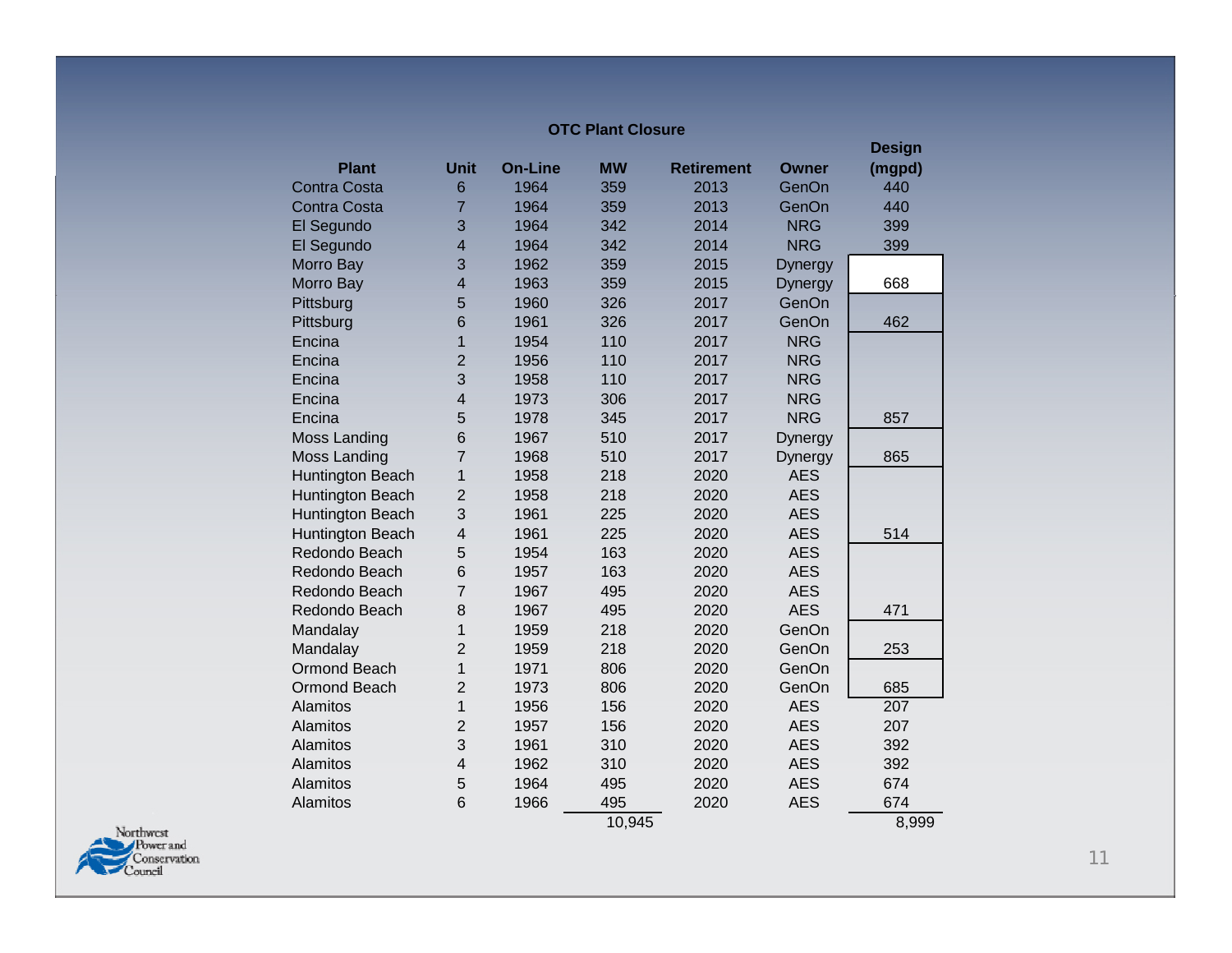# OTC Adjustment to Analysis:



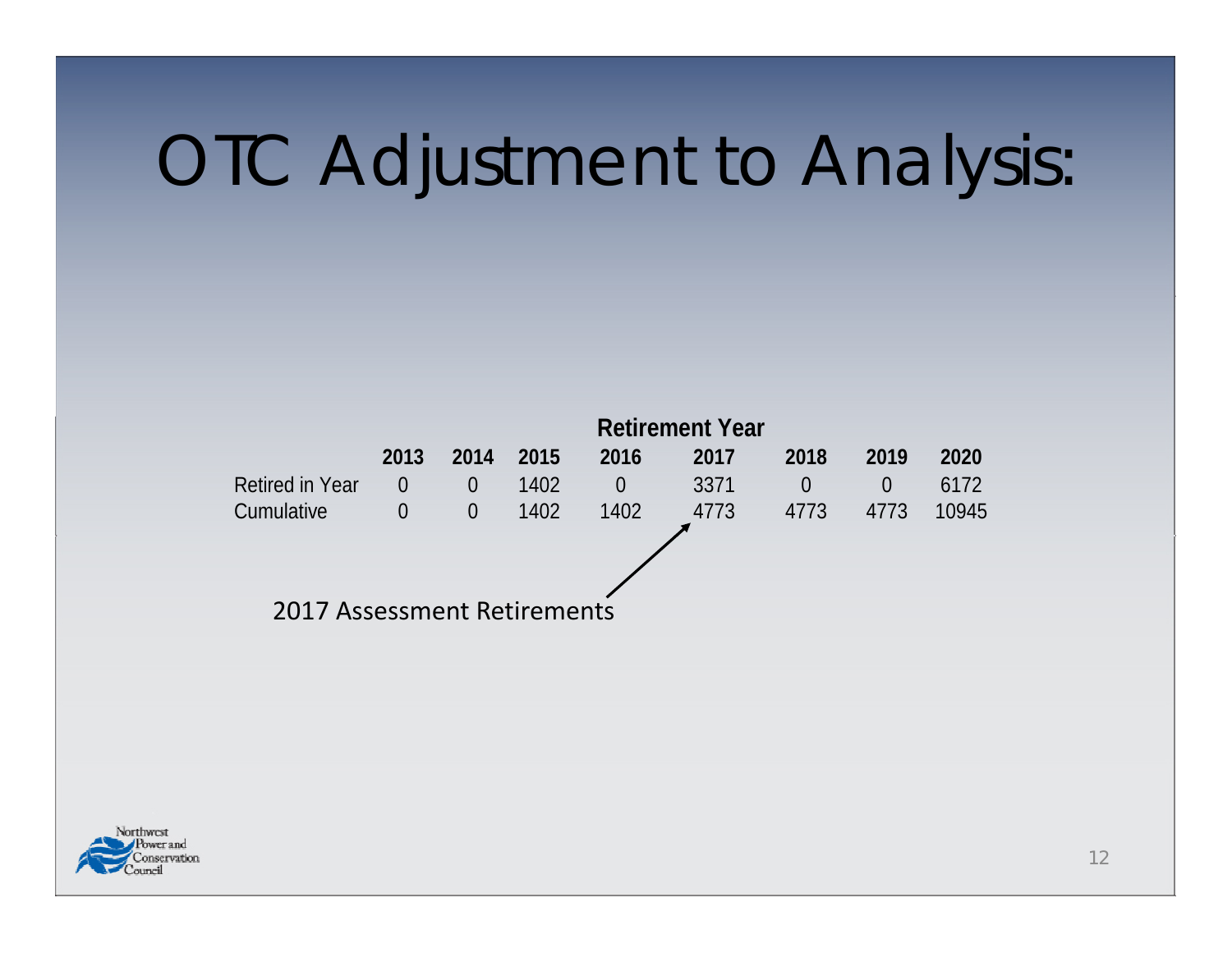### Gas-Fired Plants Under Construction

#### **The 2010 CPUC RA assessment does not** include these plants in their analysis

Update May 2012

**New Gas Fired Plants** 

|  | (Started Construction or On-Line) |  |
|--|-----------------------------------|--|
|--|-----------------------------------|--|

| <b>Plant</b>           | <b>MW</b> | <b>Percent Complete</b> |
|------------------------|-----------|-------------------------|
| <b>Humbolt Bay</b>     | 163       | On-Line                 |
| Colusa                 | 660       | On-Line                 |
| <b>Riverside</b>       | 96        | On-Line                 |
| Canyon                 | 200       | On-Line                 |
| <b>Tracy</b>           | 145       | 89%                     |
| Lodi                   | 255       | 95%                     |
| Almond                 | 174       | 97%                     |
| Los Esteros            | 140       | 30%                     |
| <b>Walnut Creek</b>    | 500       | 12%                     |
| Marsh Landing          | 760       | 36%                     |
| <b>Sentinel Peaker</b> | 850       | 5%                      |
| El Segundo             | 630       | 25%                     |
| Mariposa               | 200       | 95%                     |
| Oakley                 | 624       | 10%                     |
| <b>Russel City</b>     | 600       | 25%                     |
|                        | 5997      |                         |

| ιμισισ |                        |                           |  |  |  |
|--------|------------------------|---------------------------|--|--|--|
| e      |                        | <b>2017 RA Assessment</b> |  |  |  |
| e      |                        |                           |  |  |  |
| e      |                        |                           |  |  |  |
| e      | <b>New Gas Plants</b>  | 5,997                     |  |  |  |
|        | <b>OTC Retirements</b> | 4,773                     |  |  |  |
|        | <b>Net Gas Plants</b>  | 1,224                     |  |  |  |
|        | SONGS?                 | (2, 150)                  |  |  |  |

#### Source: CEC (approve power plants > 50 MW)

meervation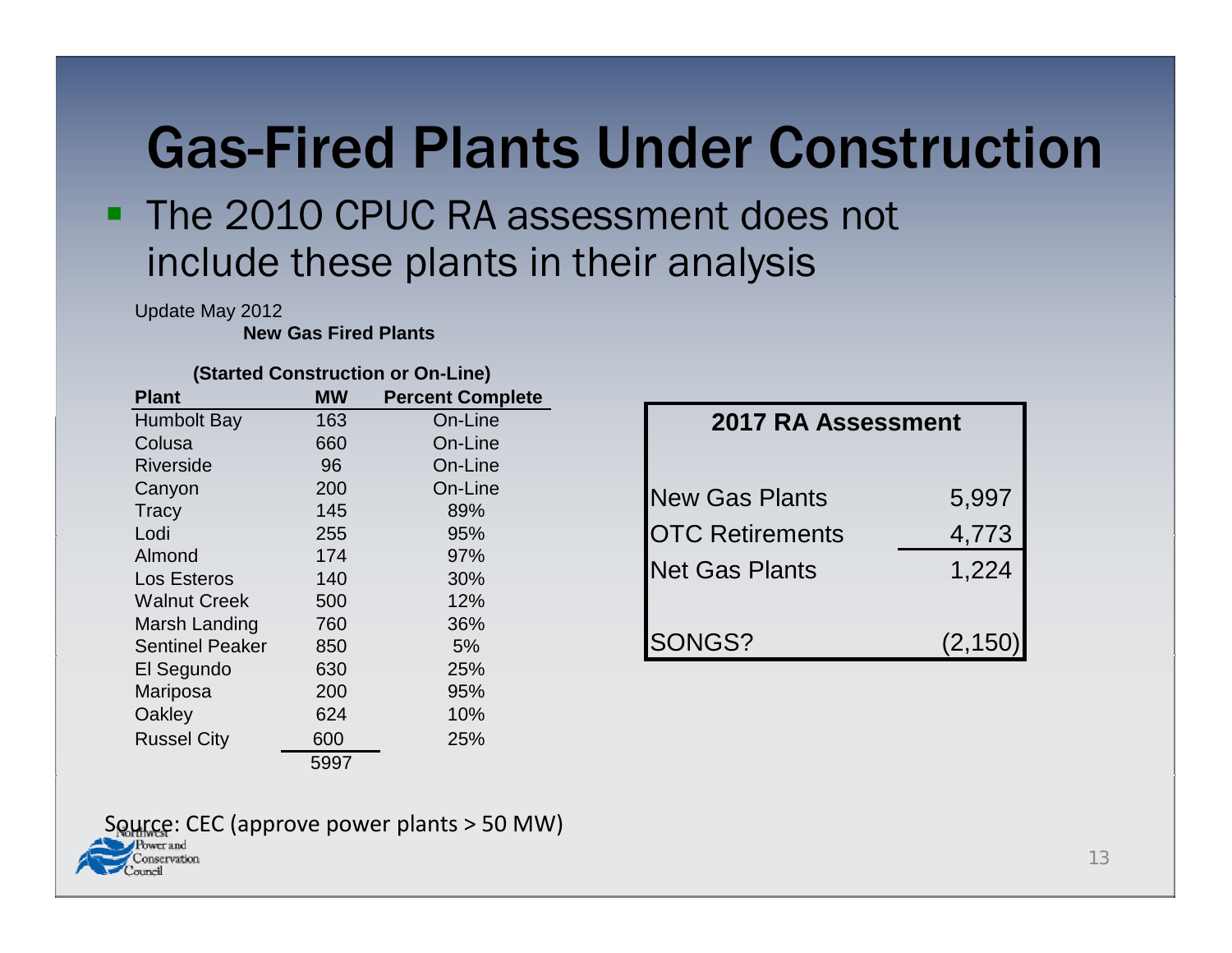## Winter Trend Lines